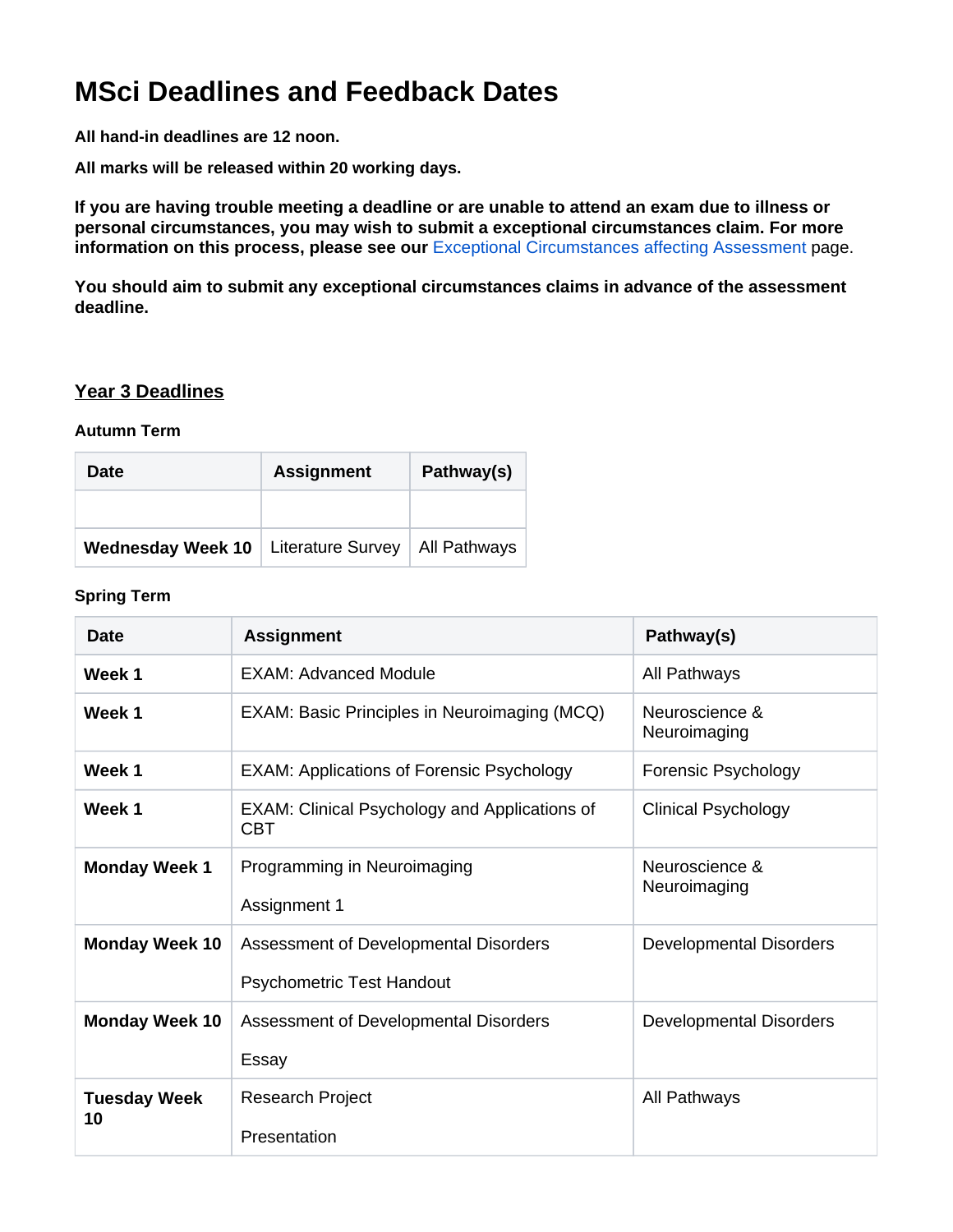| <b>Friday Week 10</b> | <b>Research Project</b> | All Pathways |
|-----------------------|-------------------------|--------------|
|                       | Abstract                |              |

## **Summer Term**

| <b>Date</b>           | <b>Assignment</b>                                       | Pathway(s)                  |
|-----------------------|---------------------------------------------------------|-----------------------------|
| <b>Tuesday Week 1</b> | Programming in Neuroimaging                             | Neuroscience & Neuroimaging |
|                       | Assignment 2                                            |                             |
| <b>Tuesday Week 1</b> | Data Analysis in Neuroimaging                           | Neuroscience & Neuroimaging |
|                       | <b>Practical Report</b>                                 |                             |
| Weeks 5-7             | EXAM: Advanced Module                                   | All Pathways                |
| Weeks 5-7             | <b>EXAM: Advanced Research Methods</b>                  | All Pathways                |
| Weeks 5-7             | <b>EXAM: Forensic Psychology in Practice</b>            | Forensic Psychology         |
| Weeks 5-7             | <b>EXAM: Professional Issues in Clinical Psychology</b> | <b>Clinical Psychology</b>  |

# **Year 4 Deadlines**

#### **Autumn Term**

| <b>Date</b>              | <b>Assignment</b>                                                          | Pathway(s)                                       |
|--------------------------|----------------------------------------------------------------------------|--------------------------------------------------|
| <b>Monday</b><br>Week 4  | Advanced Work Based Learning Module (Autumn):<br>Skills Audit              | All Pathways but only students<br>on this module |
| <b>Monday</b><br>Week 10 | Advanced Work Based Learning Module (Autumn):<br>Essay (Literature Survey) | All Pathways but only students<br>on this module |
| <b>Monday</b><br>Week 10 | Open Essay: Advanced Module                                                | All Pathways                                     |
| <b>Monday</b><br>Week 10 | Child & Adolescent Mental Health                                           | <b>Advanced Module Option</b>                    |
|                          | Leaflet                                                                    |                                                  |

# **Spring Term**

| <b>Date</b> | <b>Assignment</b>            | Pathway(s)   |
|-------------|------------------------------|--------------|
| Week 1      | <b>EXAM: Advanced Module</b> | All Pathways |